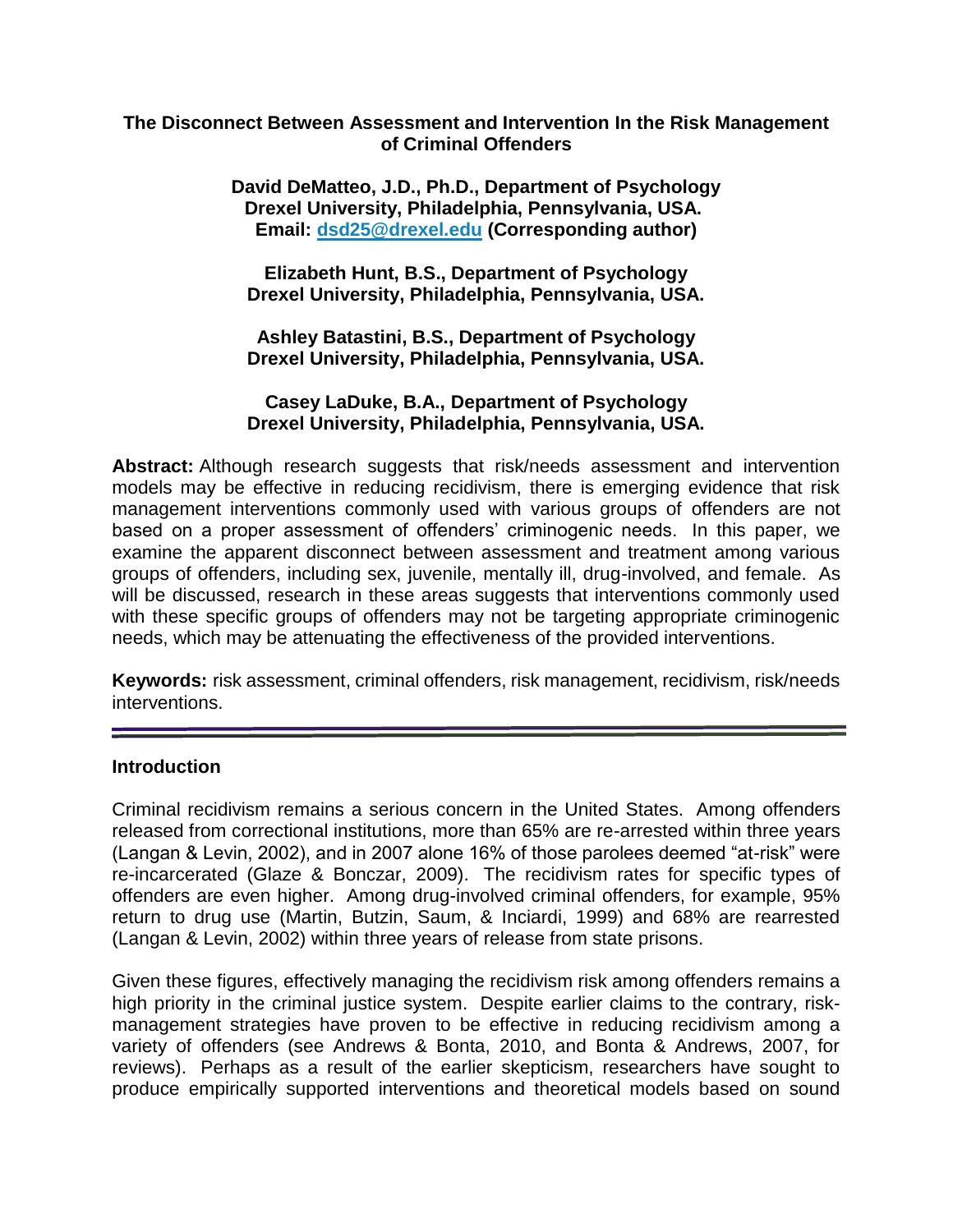methodology and application in real-world settings. For example, the *Risk-Need-Responsivity* (RNR) model (Bonta & Andrews, 2007) is currently used with a wide range of offenders in an effort to manage their risk of re-offending.

The RNR model proposes that interventions for offenders are most effective when they are structured according to the three core rehabilitative principles of risk, needs, and responsivity (Andrews & Bonta, 1998). The key feature of this model is the *needs* principle. Of the questions that arise when discussing rehabilitation, one of the first involves what factors should be the target of the intervention. The answer, according to RNR, is that programming should target known predictors of crime and recidivism that can be changed (MacKenzie, 2006). These risk factors, referred to as *dynamic criminogenic needs*, include antisocial attitudes/behaviors, poor parental practices, weak interpersonal relationships, quality of leisure activities, negative peer influences, substance abuse, employment, and education (Gendreau, 1996; MacKenzie, 2006). Another aspect of RNR is the *risk* principle, which specifies that the intensity of treatment for offenders should be commensurate with their level of risk (Ward & Maruna, 2007), with high-risk offenders getting interventions that are more intensive. Lastly, the *responsivity* principle is concerned with matching the implementation of interventions to certain characteristics of the participants (e.g., motivation, learning style and ability, and multicultural needs) (Ward & Maruna, 2007).

Indeed, a large body of research suggests that targeting offenders' risk/needs in a manner consistent with the RNR model is associated with reduced re-offending in community and custodial settings among a variety of offender types (see Andrews & Bonta, 2010). Andrews and Bonta (2010) recently reported that adherence to the RNR model results in a 35% reduction in recidivism, whereas the reduction in recidivism is considerably lower among programs that adhere to less than all of the RNR elements. Unfortunately, this research also suggests that many correctional treatment programs are not adhering to the RNR model, with only 16% of the 374 programs studied adhering to all elements of the RNR model (Andrews & Bonta, 2010).

The failure to adhere to the RNR model often reflects a disconnect among assessment, treatment planning, and implementation. Although it is axiomatic that interventions should be based on the results of a well-conducted, empirically supported assessment of offenders' risk/needs, it appears that interventions used with many types of criminal offenders are not following this basic principle. As such, the provided interventions are not targeting the offenders' criminogenic needs, which will likely reduce the effectiveness of the intervention in terms of achieving meaningful reductions in criminal recidivism.

The purpose of this paper is to examine the apparent disconnect between assessment and treatment among various groups of offenders. After discussing the importance of assessment in guiding the intervention and the value of testing theory in real-world settings, we examine whether the interventions commonly used with certain groups of offenders are appropriately based on a risk/needs assessment that identifies their criminogenic needs. In particular, we examine the interventions used with several groups of offenders, including sex, juvenile, mentally ill, drug-involved, and female. We hope to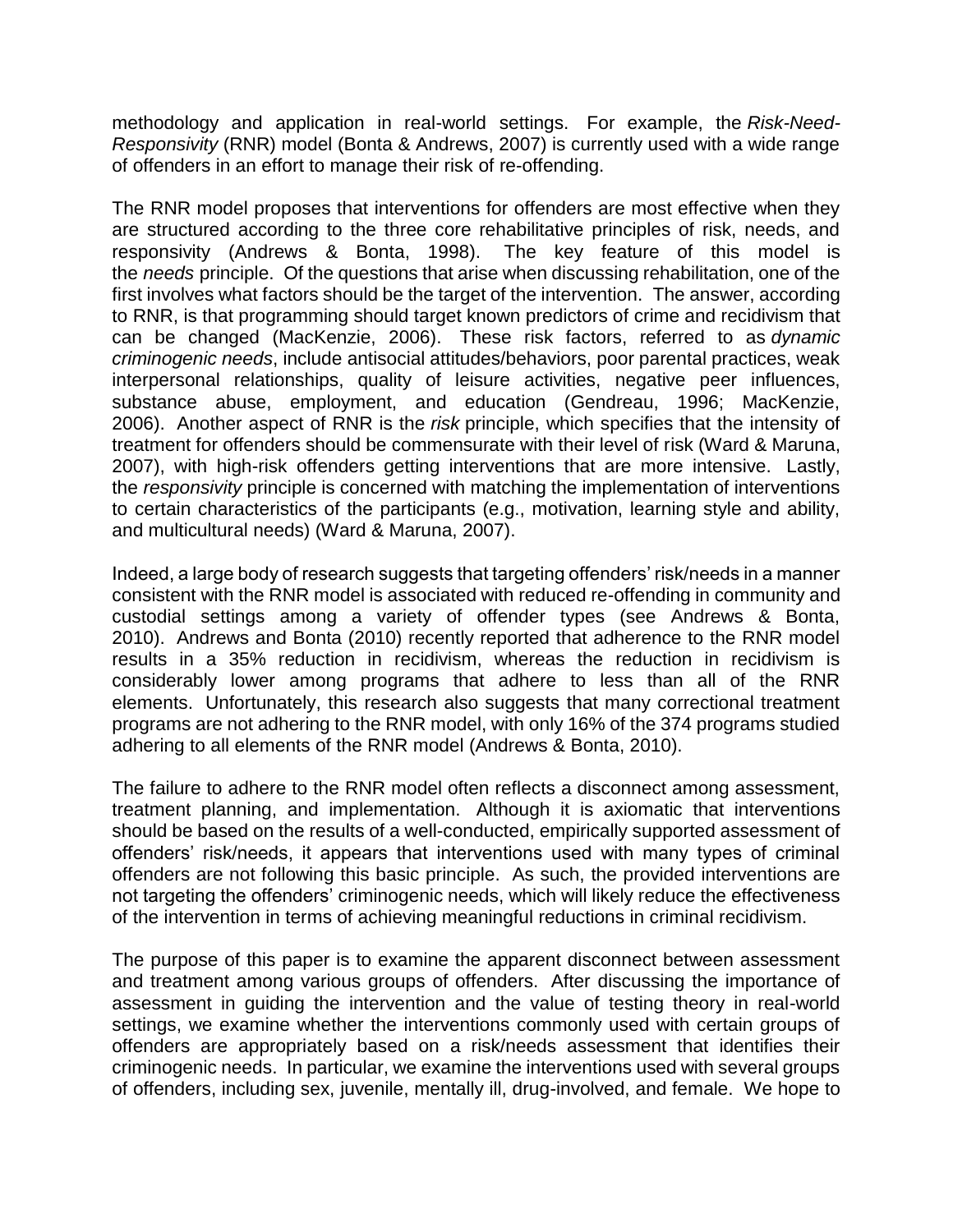highlight the importance of targeting interventions at properly identified risk factors for future offending—a foundational concept that often appears to be neglected in the treatments used with certain groups of criminal offenders.

### **Importance of Risk Assessment in Guiding Intervention**

The most effective interventions are those that identify offenders most likely to recidivate (i.e., high-risk offenders), assess for factors related to reoffending that can be targeted in treatment (i.e., dynamic criminogenic needs), and then match the intervention to those specific needs and other characteristics of the individual (Hanson, Bourgon, Helmus, & Hodgson, 2009). A key element to highlight in this process is the relationship between assessment and intervention, and the ideal way they should both be used in risk management. Research suggests that most interventions involving offenders seek to reduce the risk of violence and reoffending (Borum, 2003; Douglas & Kropp, 2002), which highlights the importance of both assessment and intervention vis-à-vis risk management and recidivism reduction.

Assessment techniques related to effective treatment distinguish between criminogenic and noncriminogenic needs, and identify which needs should be addressed by the intervention (Hollin, 1999). Douglas and Kropp (2002) suggest that the ideal response for treating offenders is "the application of intervention and management techniques that target, very directly, the risk factors that have been identified in the assessment" (p. 641). Through the assessment of these factors, professionals are adhering to the principles of *need* and *responsivity*, which emphasize the importance of change and its facilitation through appropriate intervention (Bonta & Andrews, 2007). When criminogenic needs are not targeted in a manner consistent with principles of relapse prevention, the intervention may fail to achieve meaningful reductions in offender recidivism (Dowden, Antonowicz, & Andrews, 2003).

# **Importance of Applying Theory in the Real-World**

In addition to being guided by empirically supported assessment tools, such as structured professional judgment tools, risk-management strategies must be tested in real-world settings to gauge their applicability to the wide range of offenders they target. It is not enough for an assessment or intervention to be tested under ideal (or at least passable) conditions; although an important first step in establishing the validity of an assessment technique or efficacy of an intervention, testing in more real-world conditions is essential. Due to swelling prison populations, the current trend in the American criminal justice system is offender reentry, primarily through the establishment of communitybased correctional services (Bouffard & Bergeron, 2007). Just as offenders are now transitioning from correctional institutions to community-based programs, so too must risk-management strategies demonstrate that they are effective in both of these settings.

Fortunately, there are risk-management strategies that have found empirical support, both behind bars and in community settings. One example is relapse prevention, a cognitive-behavioral approach to reducing recidivism across a wide array of offender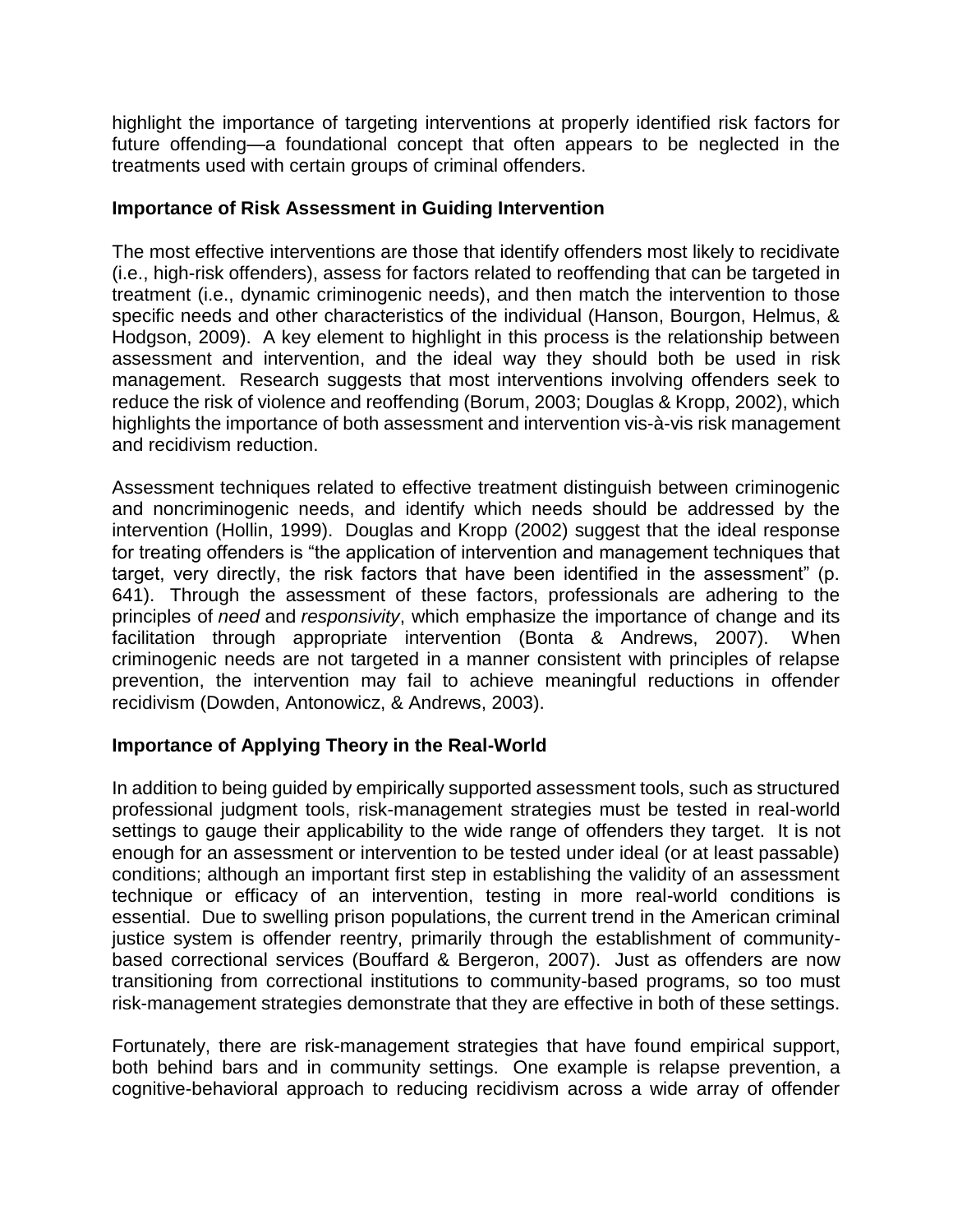populations. A recent meta-analysis of relapse-prevention programs highlighted several factors as being particularly effective in managing offender recidivism, including teaching offenders to recognize characteristics of their own offense cycle, the development of skills to better address high-risk relapse situations, and the training of significant others in the program model (Dowden et al., 2003). These programs were particularly effective when considered in the context of the RNR model (with effect sizes [eta] hovering around .5), a finding similar to previous meta-analyses of this model concerning violent reoffending and correctional treatment programs (Dowden & Andrews, 2000). It is important to note that the setting of the relapse-prevention programs (i.e., correctional vs. institutional) did not moderate their effectiveness.

## **The Disconnect Between Assessment and Intervention**

The focus on risk assessment and management with criminal offenders is directed at "estimating the degree to which individuals constitute a menace to the community and then setting out to reduce or minimize their risk factors in the most cost-effective manner" (Ward & Maruna, 2007, p. 20). Although the RNR model is currently the reigning paradigm aligned with risk-management (Bonta & Andrews, 2007), other models exist (e.g., for relapse prevention, see Dowden et al., 2003; for the Good Lives Model, see Ward & Maruna, 2007). In all such models that seek to reduce recidivism, one must recognize the importance of a comprehensive assessment in guiding treatment planning and implementation. However, there is often a weak link between the assessment of risk and the selection of needs-appropriate intervention strategies for specific offender populations. This disconnect can reduce the likelihood of achieving optimal or even minimal reductions in re-offense rates.

In applied environments (i.e., community and institutionalized settings), there are several areas in which correctional programming may fall short. These shortcomings may evolve in a variety of ways. First, they can start at the initial assessment phase and trickle down to the implementation of risk-management interventions. Some organizations or institutions may lack the necessary resources (e.g., funding to purchase well-validated assessment tools, quality training for assessors) or scientific knowledge to utilize research-based assessment practices (Ferguson, 2002; Gendreau, 1996). Assessments conducted with outdated or inappropriate tools may lead to the selection of treatment programming that does not fully address the criminogenic needs of an offender or specific offender groups.

Second, errors can occur when recommendations based on a well-conducted assessment are not communicated adequately, or used appropriately to inform subsequent treatment planning decisions. Programs that fail to base interventions on the results of the assessment are at risk for falling into the one-size-fits-all trap in which individual treatment needs are ignored (Taxman & Marlowe, 2006; Ward, Melser, & Yates, 2007). Providing the same slate of services to all offenders falls far short of the ideal of tailoring treatment to the specific needs of offenders.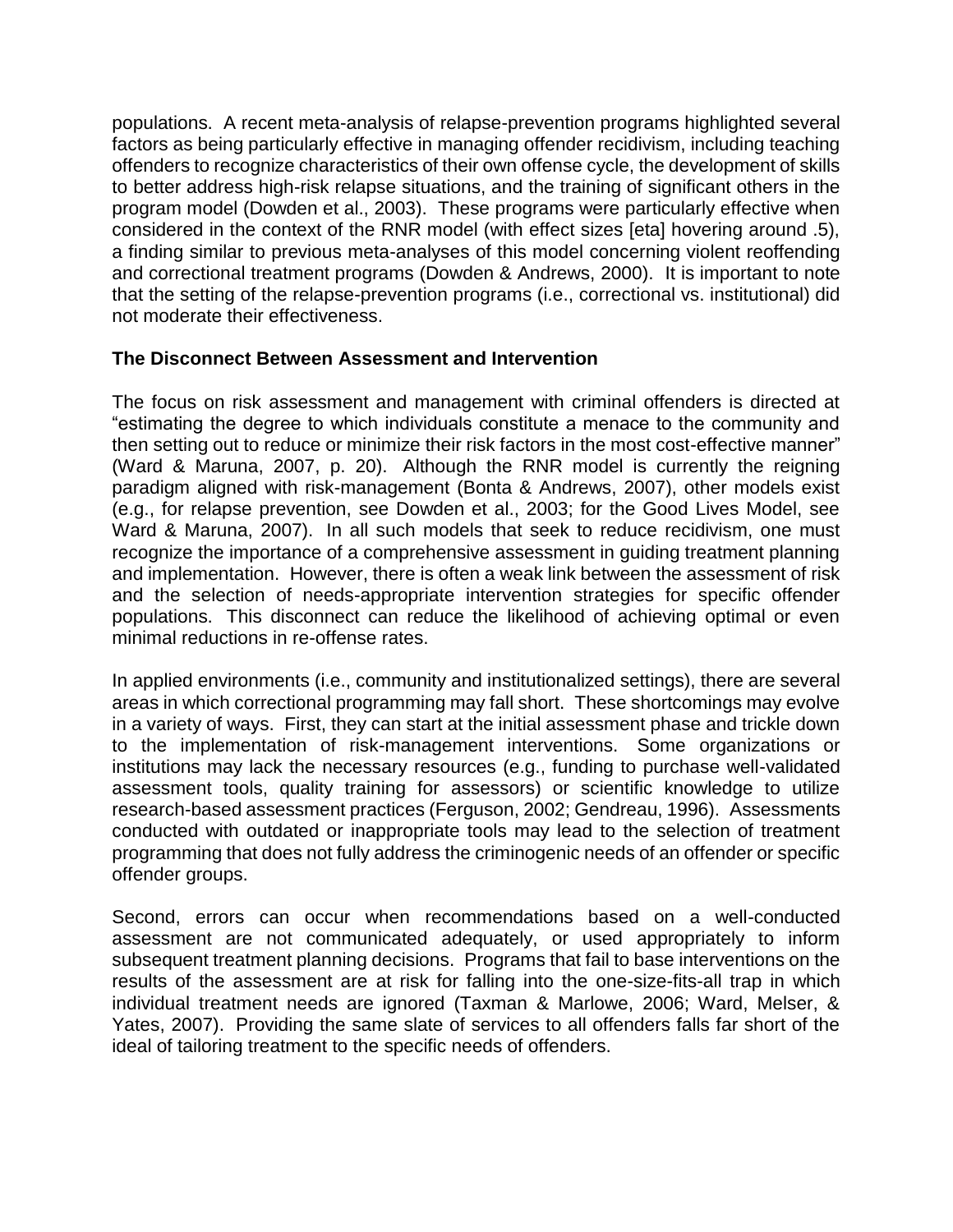Third, the complete absence of any risk/needs assessment poses similar problems. Without an assessment, dynamic risk factors that ideally serve as targets for intervention are not identified, and the delivery of programming can become overly standardized and unscientific. Again, limited resources and empirical insight may be an underlying issue.

In all three of the above circumstances, the effectiveness of risk-reducing interventions may be compromised. Based on the risk/needs approach, reductions in recidivism would be enhanced if the relationship between assessment and management is strengthened (Dowden & Andrews, 2000; Ferguson, 2002; Gendreau, 1996). This objective can be accomplished by following a model, such as RNR, to develop and structure offenderspecific rehabilitation efforts (Bonta & Andrews, 2007). In the following sections, we examine whether the treatments commonly used with certain groups of offenders are appropriately based on a risk/needs assessment – i.e., whether the interventions commonly used with these specific groups of offenders are targeting appropriate criminogenic needs.

**Sex Offenders** Although there has been a vigorous debate regarding which treatment approaches work best with sexually violent offenders (e.g., for cognitive-behavioral therapy, see Hanson et al., 2009; for relapse prevention, see Laws, 1999), few question the importance of maintaining a connection between accurate assessment and the resulting intervention among sex offenders. This ideal is consistent with the literature on use of the RNR model in guiding risk management of sex offenders (Hanson et al., 2009; Harkins & Beech, 2007).

A recent meta-analysis of 23 community and institutional correctional interventions for adult and juvenile sex offenders found that programs adhering to all three principles of RNR consistently showed the largest reductions in sexual and general recidivism compared to programs that adhered to none of the principles (Hanson et al., 2009). However, of the 23 studies in the meta-analysis, only four adhered to all three RNR principles. Based on these results, it appears that fully adhering to the RNR model is the exception rather than the rule, at least among sex offenders. Applied research is necessary to determine *why* these programs are not appropriately assessing and targeting offender-specific needs. Nonetheless, this meta-analysis supports the application of the RNR paradigm, when properly implemented, to the selection and implementation of treatment programming for sex offenders.

Substantial research has examined factors that relate to recidivism among sex offenders (see Conroy & Murrie, 2007; Harkins & Beech, 2007). Although most empirically supported risk factors are static rather than dynamic, a valid and accurate risk appraisal requires attention to both types of risk factors. Static, or historical, risk factors include prior sexual offenses, deviant sexual interests, psychopathy, antisocial lifestyle, age, gender and relationship of victim, and past failures (e.g., treatment relapse) (Conroy & Murrie, 2007; Witt & Conroy, 2009). These factors, however, are generally not relevant for evaluations focusing on change (Conroy & Murrie, 2007). The following dynamic factors may prove useful for estimating an offender's level of risk for sexual recidivism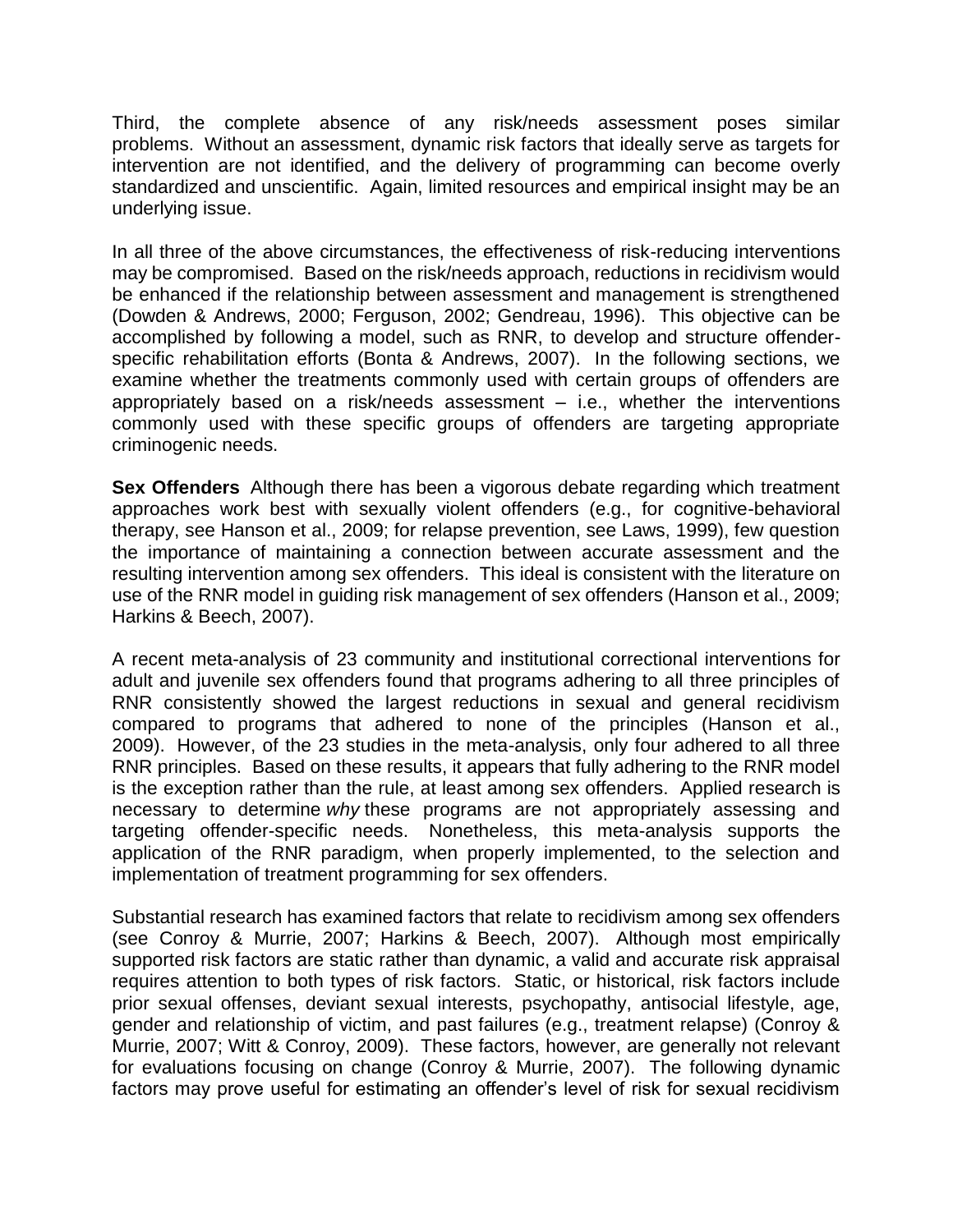and serve as appropriate targets of treatment: quality of social supports, emotional preoccupation with children, attitudes toward sexual abuse, poor self-management, hostility, substance abuse, resistance against authority, employment instability, and general sexual preoccupation (Witt & Conroy, 2009). Hanson et al. (2009) suggest that attention to the *needs* principle would have the greatest influence on facilitating a productive change in the interventions currently provided to sex offenders. They further suggest that service providers carefully review their program protocols to ensure that treatment targets emphasize those factors empirically linked to sexual recidivism.

Moreover, any variables that appear relevant to a particular offender's likelihood of engaging in future antisocial behavior, even if not consistent with those found in the literature, should be viewed as possible contributors to future offending (Heilbrun, 2009). Proactively using idiographic data derived from the assessment will minimize the likelihood of using a non-tailored one-size-fits all intervention (see DeMatteo, Batastini, Foster, & Hunt, in press). Conroy and Murrie (2007) also identify several unsupported risk factors that are often mistakenly thought to correlate with sexual recidivism. The most common of these "misleading" variables are verbally accepting responsibility for the offense, expressing victim empathy, expressing motivation for treatment, and completing sex-offender treatment that does not appropriately target criminogenic needs. According to Conroy and Murrie (2007), the correlation between each of these factors and recidivism is "close to zero" (p. 190). Correctional programming that assesses for and targets these factors in treatment may not achieve the most optimal reductions in recidivism. It is also important to avoid assessing only for the *presence* of risk factors; the absence of such factors is equally important to treatment planning and implementation because it reduces the expenditure of unnecessary resources (Witt & Conroy, 2009).

**Juvenile Offenders** There are also some concerns with the risk-management plans used to reduce recidivism among juvenile offenders, particularly related to the failure to incorporate assessment results into treatment planning. Although there are several risk assessment tools available, Mulvey and Iselin (2008) note how professionals make limited use of these instruments and instead "make decisions based mainly on their intuition about whether the adolescent presents a significant likelihood of future harm" (p. 38). Howell's (2003) discussion of the comprehensive strategy for serious, violent, and chronic juvenile offenders identifies the need for a comprehensive assessment instead of an arbitrary selection of appropriate treatment programs. This suggests that risk/needs assessments are either not being used or are done in an impromptu manner (Kelly, Macy, & Mears, 2005). These assessments are important because, as Howell (2003) notes, individuals in this population need to be classified in accordance with their needs and strengths so they may be properly placed in interventions that best fit their needs.

It also appears that responsivity factors are not being used to examine program implementation and effectiveness. For example, responsivity factors (such as learning style, cognitive ability, and psychological functioning) have been used to evaluate the effectiveness of treatment delivery styles, instead of being used to examine the effectiveness of matching juvenile offenders with interventions based on their individual responsivity factors (Vieira, Skilling, & Peterson-Badali, 2009). After identifying the most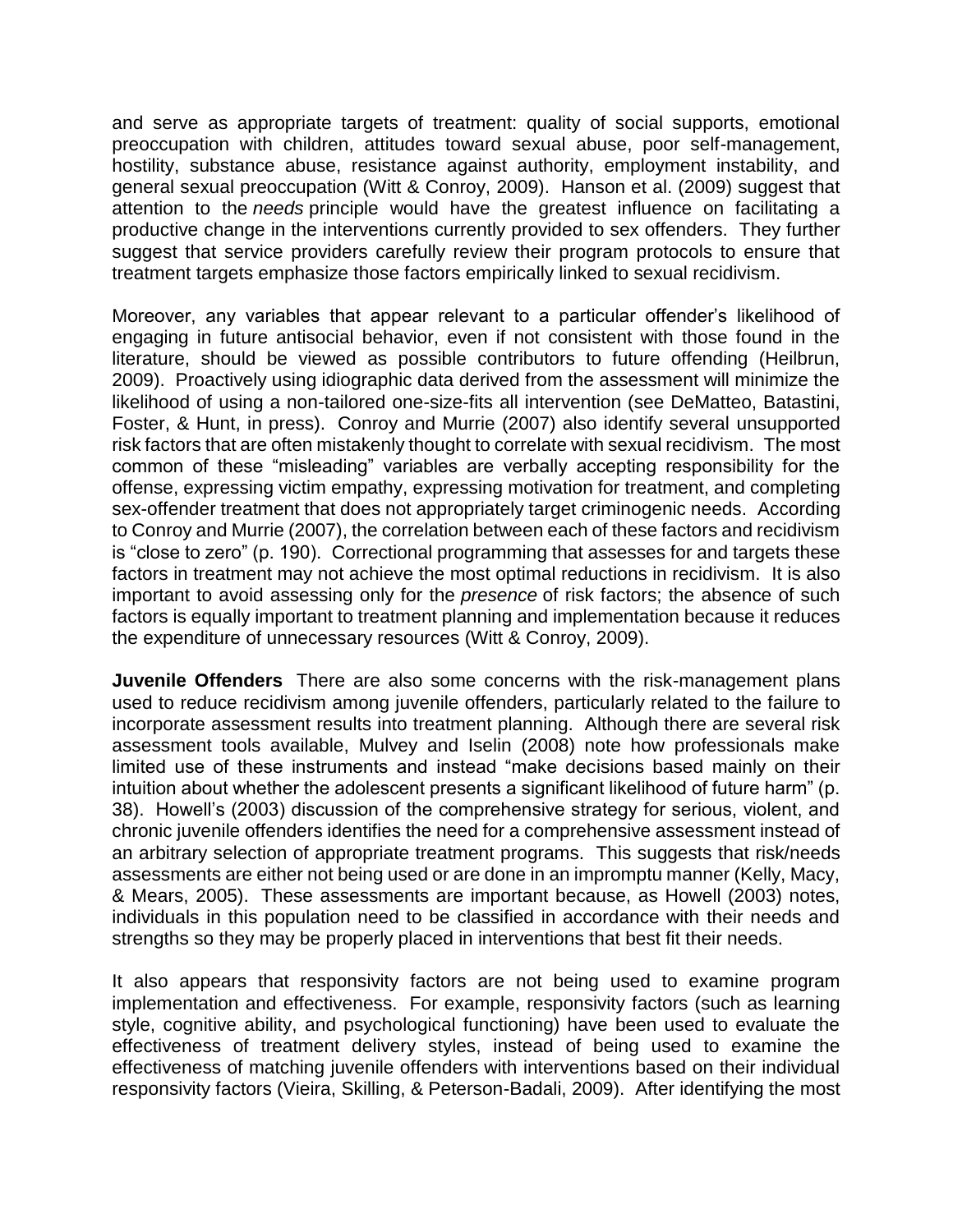prevalent needs of juvenile offenders through survey and assessment data, Kelly et al. (2005) found that roughly four out of every 10 of those with mental-health needs did not receive the indicated types of services, while two-thirds needing substance abuse treatment did not receive such treatment.

There is also a tendency for professionals to rely on factors that are unrelated to reoffending while overlooking factors that do have a relationship with re-offending (see Borum, 2003). For example, although improving self-esteem and increasing ambition for success are laudable goals, they lack empirical support as being risk reducing. Targeting non-criminogenic needs and overlooking criminogenic ones can negatively impact treatment selection, the applicability of the treatment to the individual, and the effectiveness of the treatment in reducing recidivism. Mulvey and Iselin (2008) suggest a lack of consideration for assessment may stem from juvenile court and how "the ethos of the court also reinforces a reliance on unstructured professional judgment" (p. 39), which may cause professionals to either shy away from using assessment methods that do not include this type of decision-making or be hesitant to include information based on structured assessment tools into their treatment planning.

Furthermore, interventions are being used that fail to address juveniles' individual needs, exposing them to situations that may lead to iatrogenic effects because the intervention is not appropriately targeted (Barton, 2006). The needs of youth are often complex and involve several psychosocial domains, but developing a treatment plan is often done with a focus on a single component of the youth instead of his or her multifaceted needs (Brown et al., 1997), and through assessments lacking a comprehensive basis or generalizability (Hoge, 2002). For example, if only the needs of the individual offender are targeted for treatment, parent and family factors that also need to be addressed may be ignored, which may limit the effectiveness of the intervention in reducing recidivism (Brown et al., 1997). Implementing a proper risk-management plan that appropriately targets the diverse and multi-faceted needs of juvenile offenders has been shown to decrease recidivism (Kelly et al., 2005).

**Mentally Ill Offenders** The population of offenders with psychiatric illnesses has remained high since the wave of deinstitutionalization in the United States in the 1980s, with recent estimates of 14.5% of male inmates and 31% of female inmates having some form of mental illness (Steadman, Osher, Robbins, Case, & Samuels, 2009). Although empirical evidence suggests that mental illness alone is not necessarily predictive of violent recidivism (Bonta, Law, & Hanson, 1998) or general violence in the community (Monahan et al., 2001; Steadman et al., 1998), mentally ill offenders do experience other obstacles to treatment that must be taken into account when developing appropriate riskmanagement strategies.

One principle that must be considered is level of risk, which relies heavily on risk assessment but should also translate into appropriate risk-management strategies. For example, although some actuarial tools place individuals with a diagnosis of schizophrenia into a low-risk category, some studies suggest that a diagnosis of schizophrenia is associated with higher rates of interpersonal violence (see Mullen,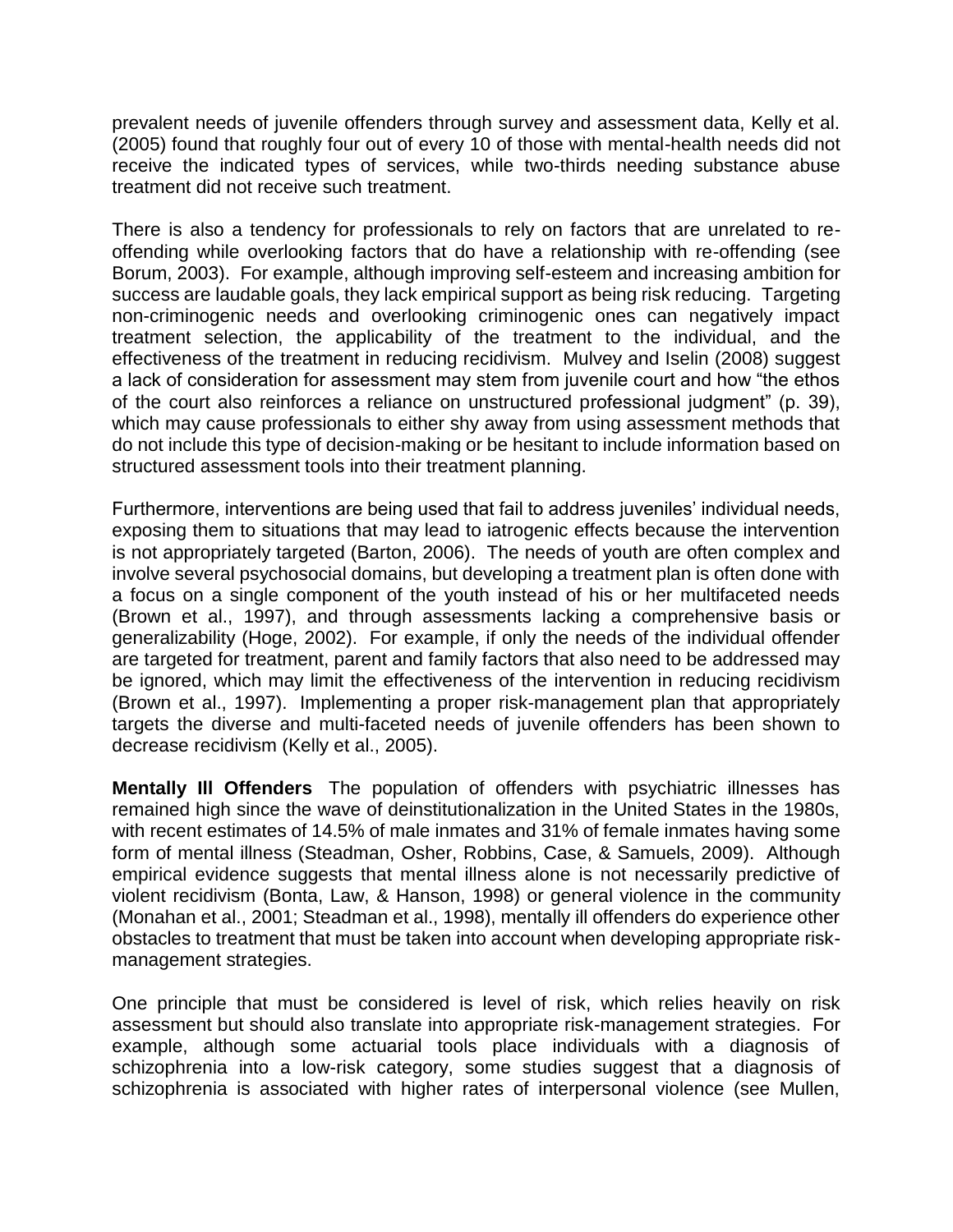2000). Other studies further support the importance of incorporating level of risk in treatment strategies for mentally ill offenders in general (Dernevik, Grann, & Johansson, 2002), and programs aimed at high-risk mentally ill offenders have shown success in reducing violence risk (see Swanson et al., 2000).

The differing needs of mentally ill offenders must be considered when developing treatment strategies, although differences remain in how professionals focus their treatment of this population. An illustrative study of one medium-security forensic unit shows that psychiatrists tended to focus on pharmaceutical interventions, psychologists on personal factors such as a client's insight of his or her own history, occupational therapists on developing life skills, and social workers on post-discharge living arrangements (Davies, Heyman, Godin, Shaw, & Reynolds, 2006). Only some frontline nurses tended to adopt a criminogenic approach, and the clients themselves were more likely than the treating professionals to understand their needs in regards to broader life circumstances. Evidence-based practices, like relapse prevention and RNR, emphasize that treatments should consider criminogenic needs, whereas focusing on factors such as the diagnosis of severe mental illness and the development of life coping skills show minimal reductions in recidivism (Bonta & Andrews, 2007; Dowden et al., 2003). If the forensic unit in this study represents general treatment programs for mentally ill offenders, then programs are not adopting strategies that have been shown to be effective with this population. More research must be carried out in this regard, including outcome studies comparing these traditional treatment modalities and the evidence-based practices mentioned above.

Similar findings exist in the treatment of offenders with personality disorders, particularly psychopathy. Although studies suggest that this group poses a high risk of general and violent recidivism, recent research has found that assessments and interventions based on integrative RNR principles may be useful in managing this risk (e.g., Wong, Gordon, & Gu, 2007). This is further illustrated through risk-reduction approaches that are responsive to these offenders' particular needs for control and choice, which can be utilized to promote self-responsibility, self-management, and eventual prosocial behavior (Harris, Attrill, & Bush, 2004).

Mentally ill offenders are not a homogenous group and should not be treated as such. Tailored interventions based on the offender's level of risk, criminogenic needs, and specialized strengths and motivations would likely enhance risk-management interventions. However, there is an absence of convincing evidence suggesting that tailored interventions are being consistently used with these offenders.

**Drug-Involved Criminal Offenders** The number of drug-involved offenders in the criminal justice system has risen sharply in the past 25 years. Due to the "War on Drugs," which began in the 1970s and continued in the 1980s, correctional admissions have more than tripled (Harrison & Karberg, 2003), with drug violations accounting for roughly 60% of the increase in federal inmates and over 30% of the increase in state inmates (Harrison & Beck, 2002). Roughly 330,000 people were incarcerated for drug law violations in 2004, with drug offenders comprising over 50% of federal prison inmates and roughly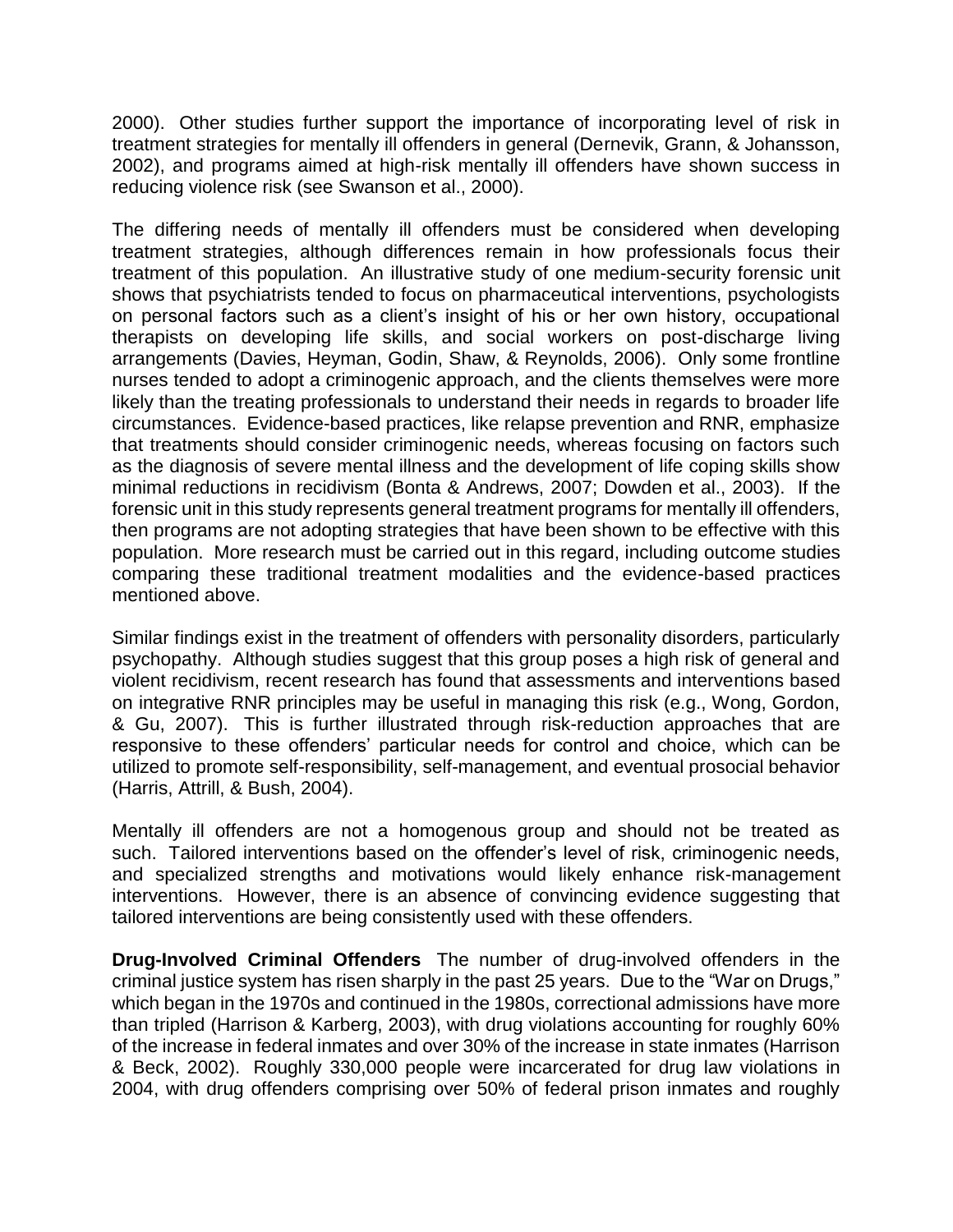20% of state prison inmates (Mumola & Karberg, 2006). In 2004, 17% of state inmates and 18% of federal inmates reported committing crimes to obtain money for drugs, and one in four violent offenders reported being under the influence of drugs at the time of the offense (Mumola & Karberg, 2006). Finally, in 2004, 56% of state inmates and 50% of federal inmates reported using drugs in the month preceding their crime, and 32% of state inmates and 26% of federal inmates reported being under the influence of drugs at the time of their offense (Mumola & Karberg, 2006).

Given these figures, developing effective interventions to reduce recidivism among druginvolved offenders has taken on increased importance. Unfortunately, neither the "public safety" approach, which conceptualizes drug use as illegal behavior that should be punished, nor the "public health" approach, which views drug use as a medical condition that requires a treatment-oriented response, has resulted in meaningful reductions in recidivism (see Marlowe, 2002).

The advent of drug-treatment courts in the late 1980s marked a paradigm shift in how drug-involved offenders were treated in the criminal justice system. Drug courts combine elements of the public safety and public health approaches by providing judicially supervised drug abuse treatment, social services, and case-management services to nonviolent drug-involved offenders in lieu of prosecution or incarceration. A large and growing body of empirical research suggests that drug courts are outperforming virtually all other strategies that have been used with drug-involved offenders in terms of reducing criminal recidivism (see Belenko, DeMatteo, & Patapis, 2007, for a review of relevant research).

Despite the apparent effectiveness of drug courts, more recent research suggests that the one-size-fits-all intervention designed for drug-dependent offenders, which is used in most drug courts (Peyton & Gossweiler, 2001), may not be appropriate for the sizeable portion of drug-court clients who do not, in fact, have a serious drug problem (DeMatteo, Marlowe, Festinger, & Arabia, 2009). The failure of many drug courts to appropriately identify the needs of drug-court clients through a proper baseline eligibility assessment has resulted in a sizeable portion of low-risk and low-need drug-court clients who are not well suited for the intensive intervention services provided in most drug courts. Although 93% of drug courts reported using clinical screens to determine drug-court eligibility, more than one-third reported using non-validated measures developed by court staff (Peyton & Gossweiler, 2001). Even if standardized screening measures are used, research suggests that some commonly used measures (e.g., Substance Abuse Subtle Screening Inventory) overestimate the proportion of offenders in need of substance-abuse treatment (Peters et al., 2000). The result is that a sizable portion of drug-court clients may not be well suited for the kinds of intensive interventions provided in drug court.

Fortunately, some drug courts are beginning to implement less intensive interventions that are more appropriate for clients with less severe drug problems (see DeMatteo et al., 2009). Because these interventions are better suited to the needs of drug court clients who are not dependent on drugs, there is reason to believe that the already impressive performance of drug courts will improve even more, and at a reduced cost because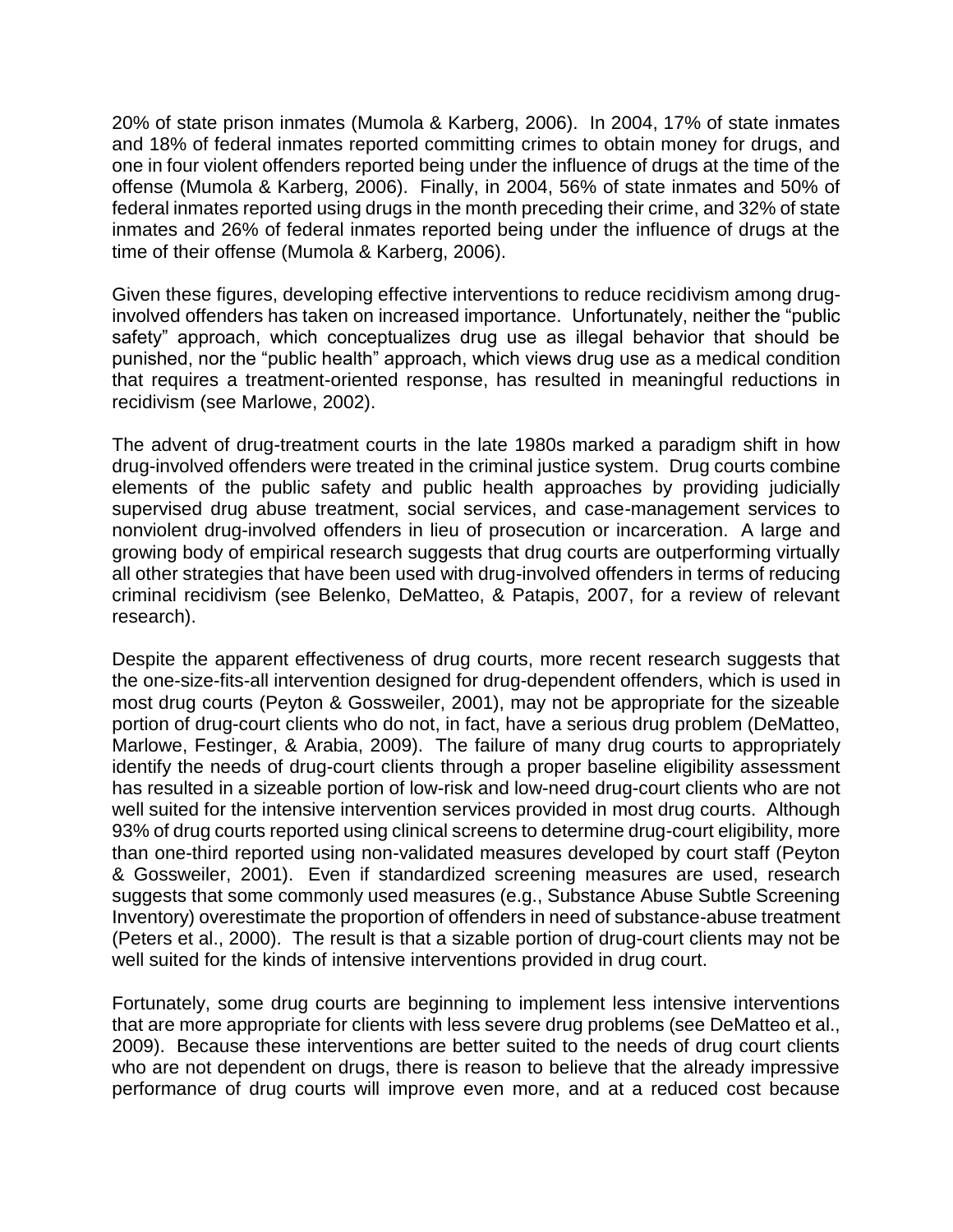resources are being used more wisely. Future researchers will be well positioned to examine the effectiveness of these appropriately tailored interventions in terms of recidivism reduction and cost effectiveness.

**Female Offenders** The number of female offenders under correctional supervision has increased dramatically in recent years. Between 1995 and 2005, the number of incarcerated female offenders increased by 57%, compared with a 34% increase among incarcerated male offenders (Harrison & Beck, 2006). In 2006, the number of females under the jurisdiction of state and federal prison authorities increased by 4.5 percent, compared with 2.6 percent for males (Sabol, Couture, & Harrison, 2007). At year-end 2006, females accounted for 7.2% of all prison inmates, which is up from 6.1 percent in 1995 and 5.7 percent in 1990 (Sabol et al., 2007).

The increase in female offenders under correctional control and supervision has ushered in a new era of gender-specific, or gender-responsive, programming (Bloom, Owen, & Covington, 2003). These programs ostensibly target criminogenic needs relevant for female offenders. Consistent with RNR principles, this type of programming, compared to gender-neutral programming that traditionally targets "male" risk factors, should lead to greater decreases in criminal recidivism among female offenders. There are, however, two key concerns related to gender-specific assessment and programming.

One concern is whether widely used risk/needs assessment tools, such as the Level of Service Inventory-Revised (LSI-R), are valid with female offenders. These tools are considered gender-neutral, but there is concern about whether such tools are useful with female offenders. A recent study found that such gender-neutral tools are indeed robust predictors of recidivism among female offenders (Van Voorhis, Wright, Salisbury, & Bouman, 2010). It is important to note, however, that Van Voorhis et al. (2010) also found that the addition of female-specific risk factors added statistically significant incremental explanatory variance to the ability of the LSI-R to predict re-offending among females. Therefore, although gender-neutral risk/needs measures are useful, adding female-specific risk factors may very well increase their clinical utility.

The second concern is whether gender-specific interventions are targeting appropriate criminogenic needs and achieving meaningful reductions in criminal recidivism among female offenders. Nascent research suggests female offenders do indeed have different criminogenic needs than their male counterparts. For example, Heilbrun et al. (2008) compared large samples of male and female offenders using a widely used risk/needs assessment tool, and they found that female offenders exhibited significantly more deficits (i.e., criminogenic needs) in the areas of social relationships and financial health. More recently, Van Voorhis et al. (2010) found that female offenders had several risk factors associated with future offending, including substance abuse, economic, educational, parental health, and mental health. Consistent with the RNR model, interventions that target true criminogenic needs should result in more meaningful reductions in criminal recidivism.

### **Conclusion**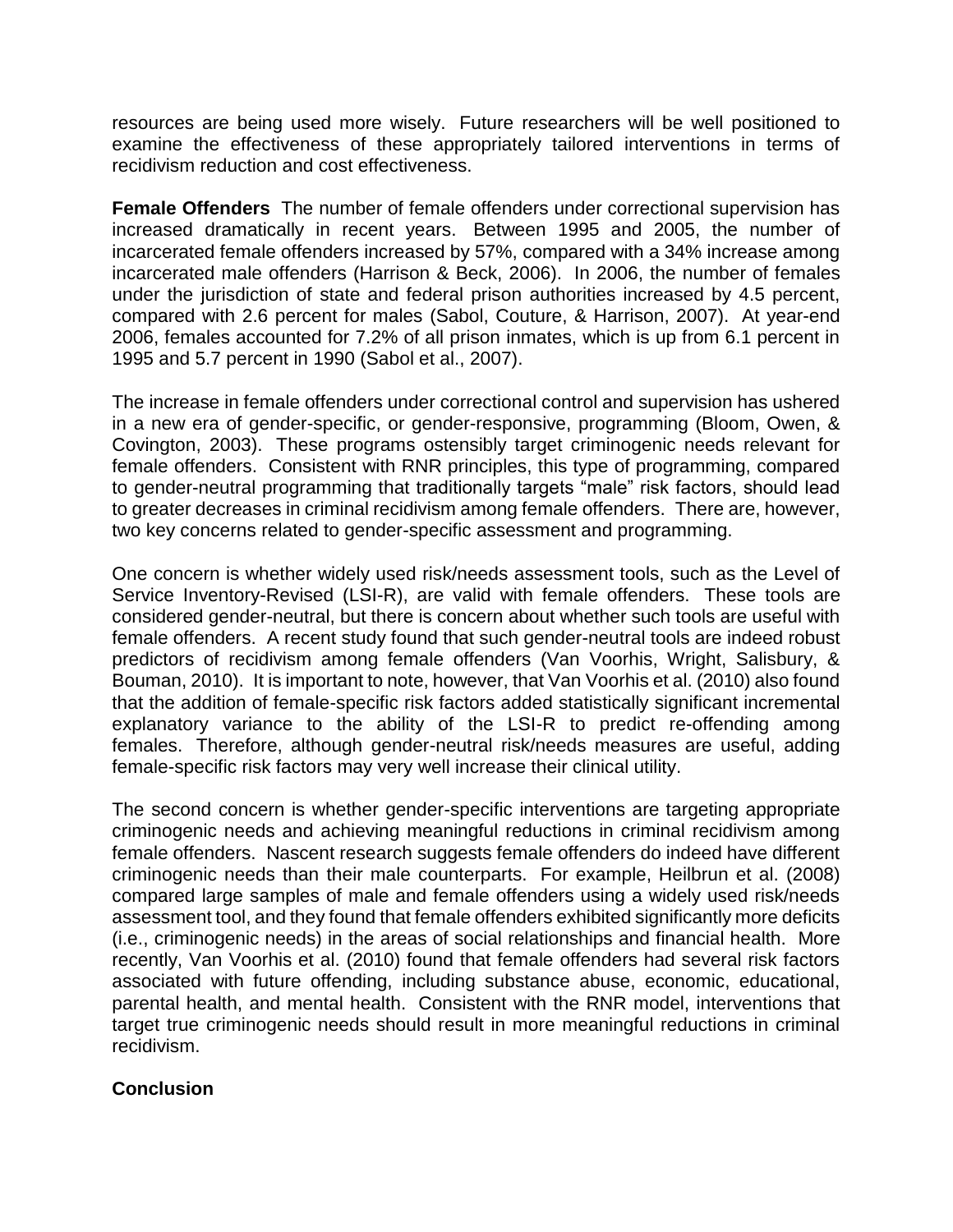Despite the existence of psychometrically sound and empirically supported risk/needs assessment tools, as well as intervention models that emphasize the importance of targeting criminogenic needs to reduce recidivism, our review of the empirical literature suggests that the interventions used with many groups of offenders are not based on a proper assessment of risk factors. In some instances, the criminogenic needs of offenders are not being properly assessed (if at all), while in other instances the provided intervention is not based on the results of the assessment. In both instances, the disconnect between assessment and intervention is likely attenuating the effectiveness of the intervention.

We recognize that implementing interventions, particularly ones that are tailored to the needs of offenders, can be challenging in the context of complicated and oftentimes bureaucratic environments. Nevertheless, we hope that we have highlighted the importance of developing interventions based on a proper assessment of offenders' criminogenic needs. Recent studies demonstrating that adherence to risk/needs models leads to substantial reductions in recidivism are encouraging. As more treatment programs are developed and studied, researchers should consider examining (1) whether treatment programs that target criminal offenders are adhering to the basic elements of risk/needs assessment and intervention models, and (2) whether adherence to such models results in meaningful reductions in criminal recidivism among specific groups of offenders.

### **References**

- Andrews, D. A., & Bonta, J. (1998). *The psychology of criminal conduct* (2nd ed.). Cincinnati, OH: Anderson.
- Andrews, D. A., & Bonta, J. (2010). Rehabilitating criminal justice policy and practice. *Psychology, Public Policy, & Law, 16,* 39-55.
- Barton, W. (2006). Incorporating the strengths perspective into intensive juvenile aftercare. *Western Criminology Review, 7*, 48-61.
- Belenko, S., DeMatteo, D., & Patapis, N. (2007). Drug courts. In D. W. Springer & A. R. Roberts (Eds.), *Handbook of forensic mental health with victims and offenders: Assessment, treatment, and research* (pp. 385-423). New York: Springer Publishing Co.
- Bloom, B., Owen, B., & Covington, S. (2003). *Gender-responsive strategies: Research, practice, and guiding principles for women offenders.* Washington, DC: National Institute of Corrections.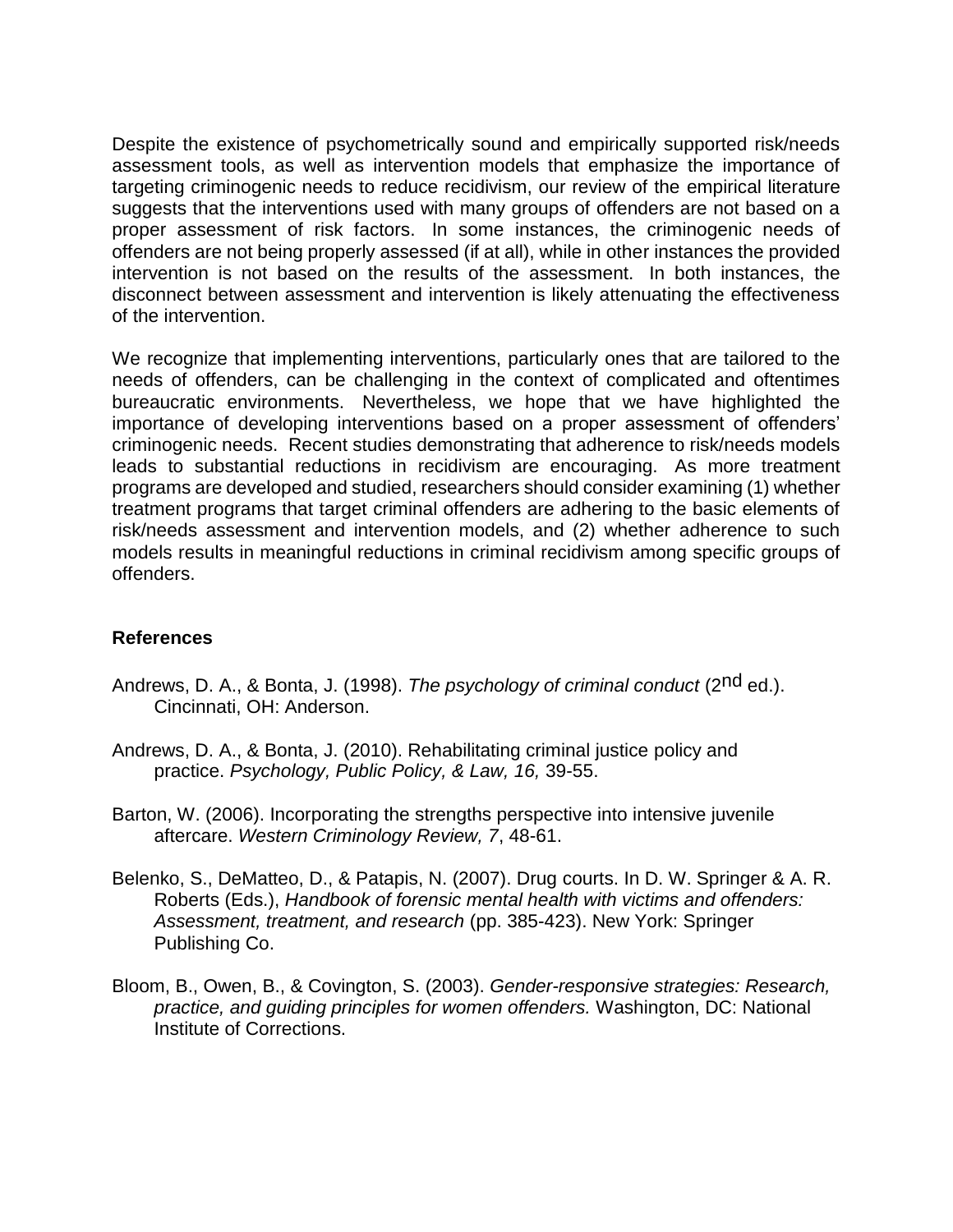- Bonta, J., & Andrews, D. A. (2007). *Risk-need-responsivity model for offender assessment and rehabilitation*(Corrections Research User Report No. 2007-06). Ottawa, Ontario: Public Safety Canada.
- Bonta, J., Law, M., & Hanson, R. K. (1998). The prediction of criminal and violent recidivism among mentally disordered offenders: A meta-analysis. *Psychological Bulletin, 123*, 123-142.
- Borum, R. (2003). Managing at-risk juvenile offenders in the community: Putting evidence-based principles into practice. *Journal of Contemporary Criminal Justice*, *19*, 114-137.
- Bouffard, J. A., & Bergeron, L. E. (2007). Reentry works: The implementation and effectiveness of a serious and violent offender reentry initiative. *Journal of Offender Rehabilitation, 44,* 1-29.
- Brown, T., Swenson, C., Cunningham, P., Henggeler, S., Schoenwald, S., & Rowland, M. (1997). *Administration and Policy in Mental Health, 25*, 221-238.
- Conroy, M. A., & Murrie, D. C. (2007). *Forensic assessment of violence risk*. Hoboken, NJ: Wiley.
- Davies, J. P., Heyman, B., Godin, P. M., Shaw, M. P., & Reynolds, L. (2006). The problems of offenders with mental disorders: A plurality of perspectives within a single mental health care organisation. *Social Science & Medicine, 63,* 1097-1108.
- DeMatteo, D., Batastini, A., Foster, E., & Hunt, E. (in press). Individualizing risk assessment: Balancing idiographic and nomothetic data. *Journal of Forensic Psychology Practice*.
- DeMatteo, D., Marlowe, D. B., Festinger, D. S., & Arabia, P. L. (2009). Outcome trajectories in drug court: Do all participants have serious drug problems? *Criminal Justice & Behavior, 36,* 354-368.
- Dernevik, M., Grann, M., & Johansson, S. (2002). Violent behaviour in forensic psychiatric patients: Risk assessment and different risk-management levels using the HCR-20. *Psychology, Crime, & Law, 8,* 93-111.
- Douglas, K., & Kropp, P. R. (2002). A prevention-based paradigm for violence risk assessment: Clinical and research applications. *Criminal Justice and Behavior, 29*, 617-658.
- Dowden, C., & Andrews, D. A. (2000). Effective correctional treatment and violent reoffending: A meta-analysis.*Canadian Journal of Criminology, 42*, 449-467.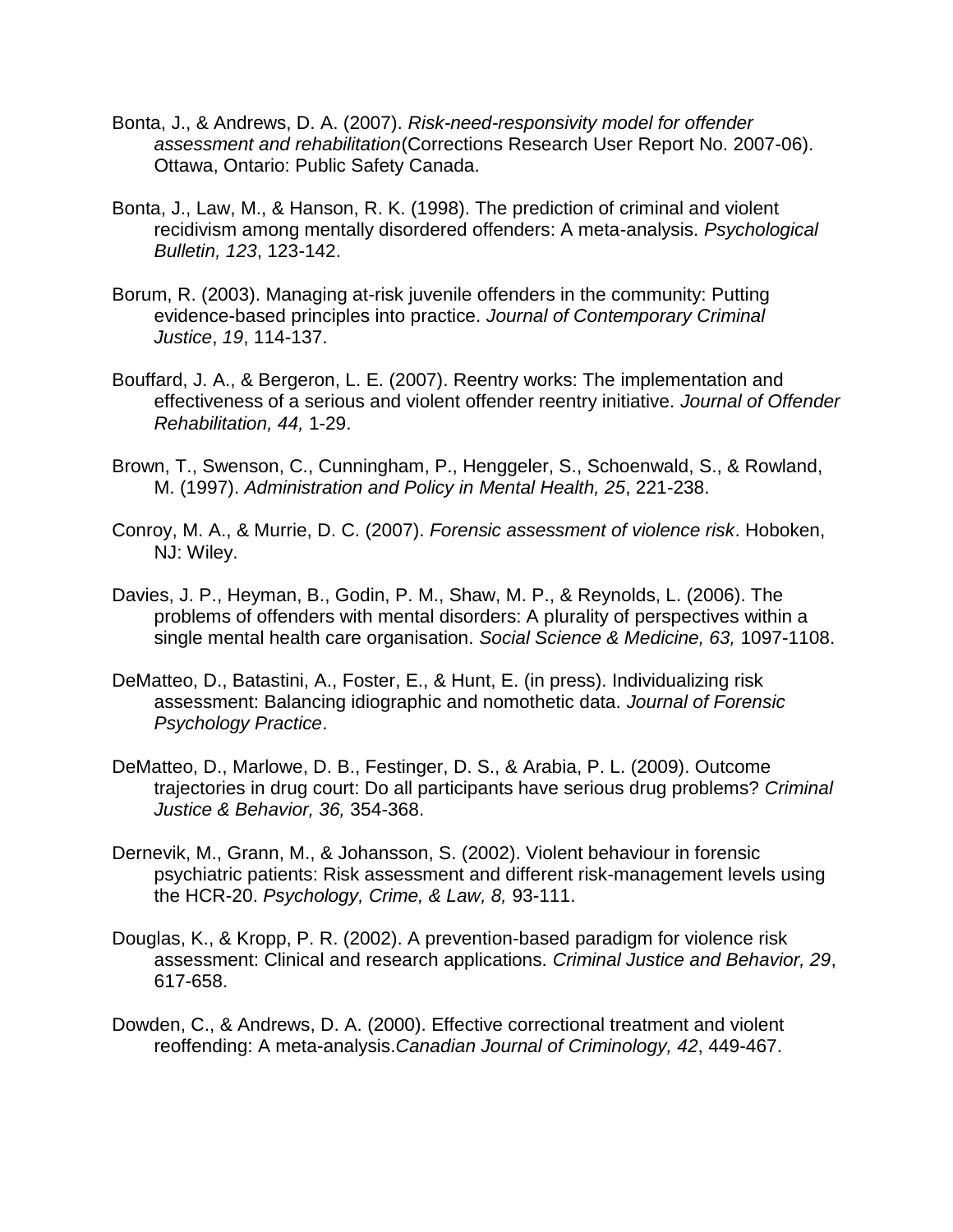- Dowden, C., Antonowicz, D., & Andrews, D. A. (2003). The effectiveness of relapse prevention with offenders: A meta-analysis. *International Journal of Offender Therapy and Comparative Criminology*, *47*, 516-528.
- Ferguson, J. L. (2002). Putting the "what works" research into practice: An organizational perspective. *Criminal Justice & Behavior*, *29*, 472-491.
- Gendreau, P. (1996). Offender rehabilitation: What we know and what needs to be done. *Criminal Justice & Behavior*, *23*, 144-161.
- Glaze, L. E., & Bonczar, T. P. (2009). *Probation and parole in the United States, 2007 statistical tables* (NCJ 224707). Washington, DC: U.S. Department of Justice, Office of Justice Programs, Bureau of Justice Statistics.
- Hanson, R. K., Bourgon, G., Helmus, L., & Hodgson, S. (2009). The principles of effective correctional treatment also apply to sexual offenders: A metaanalysis. *Criminal Justice & Behavior*, *36*, 865-890.
- Harkins, L., & Beech, A. R. (2007). A review of the factors that can influence the effectiveness of sexual offender treatment: Risk, need, responsivity, and process issues. *Aggression & Violent Behavior*, *12*, 615-627.
- Harris, D., Attrill, G., & Bush, J. (2004). Using choice as an aid to engagement and risk management with violent psychopathic offenders. *Issues in Forensic Psychology, 5*, 144-151.
- Harrison, P. M., & Beck, A. J. (2002). *Prisoners in 2001*. Washington, DC: U.S. Department of Justice, Office of Justice Programs, Bureau of Justice Statistics.
- Harrison, P. M., & Beck, A. J. (2006). *Prisoners in 2005.* Washington, DC: U.S. Department of Justice, Office of Justice Programs, Bureau of Justice Statistics.
- Harrison, P. M., & Karberg, J. C. (2003). *Prison and jail inmates at midyear 2002*. Washington, DC: U.S. Department of Justice, Office of Justice Programs, Bureau of Justice Statistics.
- Heilbrun, K. (2009). *Violence risk assessment in adults*. New York: Oxford University Press.
- Heilbrun, K., DeMatteo, D., Fretz, R., Erickson, J., Yasuhara, K., & Anumba, N. (2008). How "specific" are gender-specific rehabilitation needs? An empirical analysis. *Criminal Justice & Behavior, 35,* 1382-1397.
- Hoge, R. (2002). Standardized instruments for assessing risk and need in youthful offenders. *Criminal Justice & Behavior, 29*, 380-396.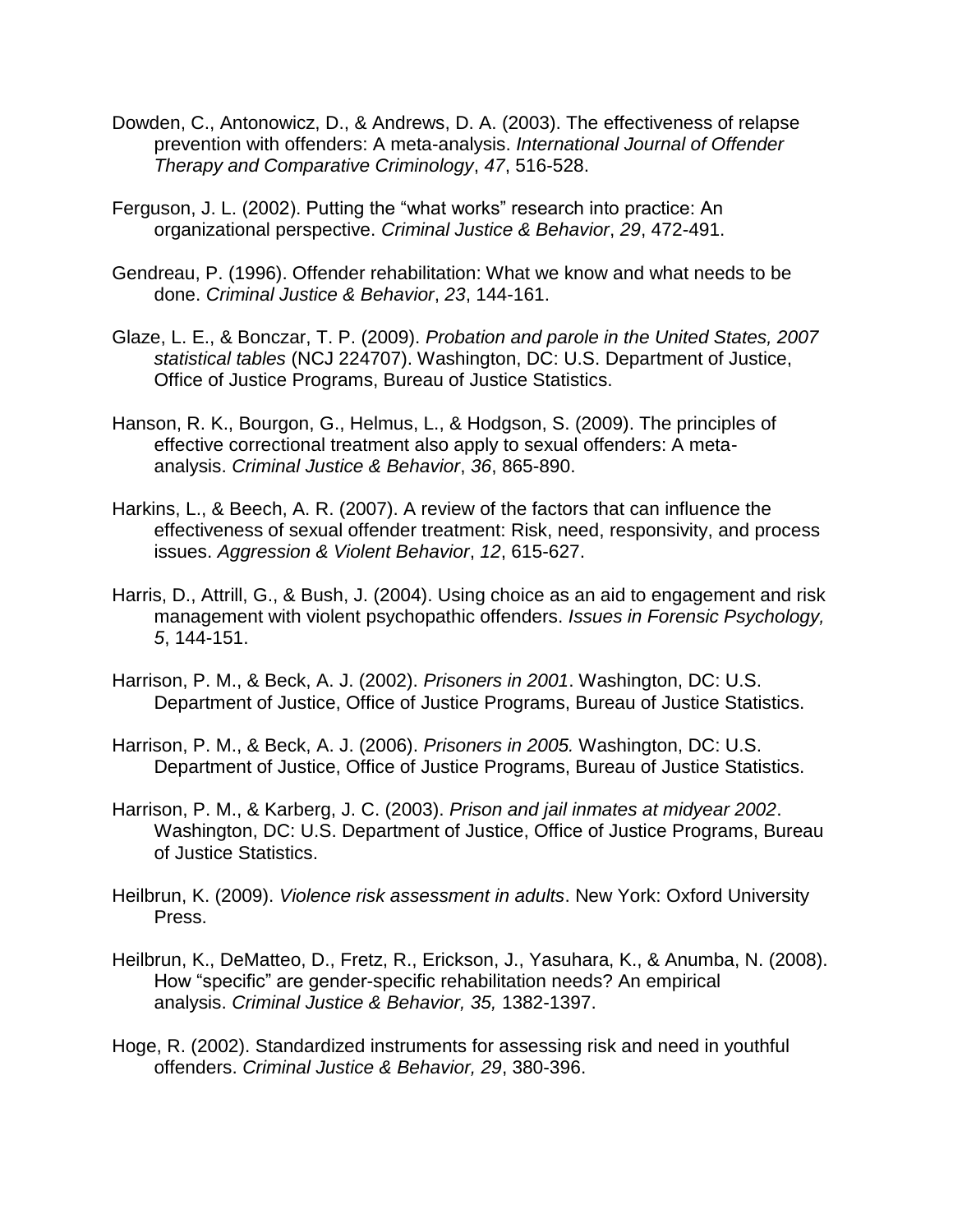- Hollin, C. (1999). Treatment programs for offenders: Meta-analysis, "what works," and beyond. *International Journal of Law & Psychiatry, 22*, 361-372.
- Howell, J. (2003). Diffusing research into practice using the comprehensive strategy for serious, violent, and chronic juvenile offenders. *Youth Violence & Juvenile Justice, 1*, 219-245.
- Kelly, W., Macy, T., & Mears, D. (2005). Juvenile referrals in Texas: An assessment of criminogenic needs and the gap between needs and services. *The Prison Journal, 85*, 467-489.
- Langan, P. A., & Levin, D. J. (2002). *Recidivism of prisoners released in 1994* (NCJ 193427). Washington, DC: U.S. Department of Justice, Office of Justice Programs, Bureau of Justice Statistics.
- Laws, D. R. (1999). Relapse prevention: The state of the art. *Journal of Interpersonal Violence*, *14*, 285-302.
- MacKenzie, D. L. (2006). *What works in corrections: Reducing the criminal activities of offenders and delinquents*. New York: Cambridge University Press.
- Marlowe, D. B. (2002). Effective strategies for intervening with drug-involved criminal offenders. *Villanova Law Review, 47,* 989-1025
- Martin, S. S., Butzin, C. A., Saum, S. A., & Inciardi, J. A. (1999). Three-year outcomes of therapeutic community treatment for drug-involved offenders in Delaware. *Prison Journal, 79,* 294-320.
- Monahan, J., Steadman, H. J., Silver, E., Appelbaum, P. S., Robbins, P. C., Mulvey, E. P., Roth, L. H., Grisso, T., & Banks, S. (2001). *Rethinking risk assessment: The MacArthur Study of Mental Disorder and Violence.* New York: Oxford University Press.
- Mullen, P. E. (2000). Forensic mental health. *British Journal of Psychiatry, 176*, 307- 311.
- Mulvey, E., & Iselin, A. (2008). Improving professional judgments of risk and amenability in juvenile justice. *Future of Children, 18*, 35-57.
- Mumola, C. J., & Karberg, J. C. (2006). *Drug use and dependence, state and federal prisoners, 2004.* Washington, DC: Bureau of Justice Statistics, U.S. Dept. of Justice.
- Peters, R. H., Greenbaum, P. E., Steinberg, M. L., Carter, C. R., Ortiz M. M., Fry, B. C., & Valle, S. K. (2000). Effectiveness of screening instruments in detecting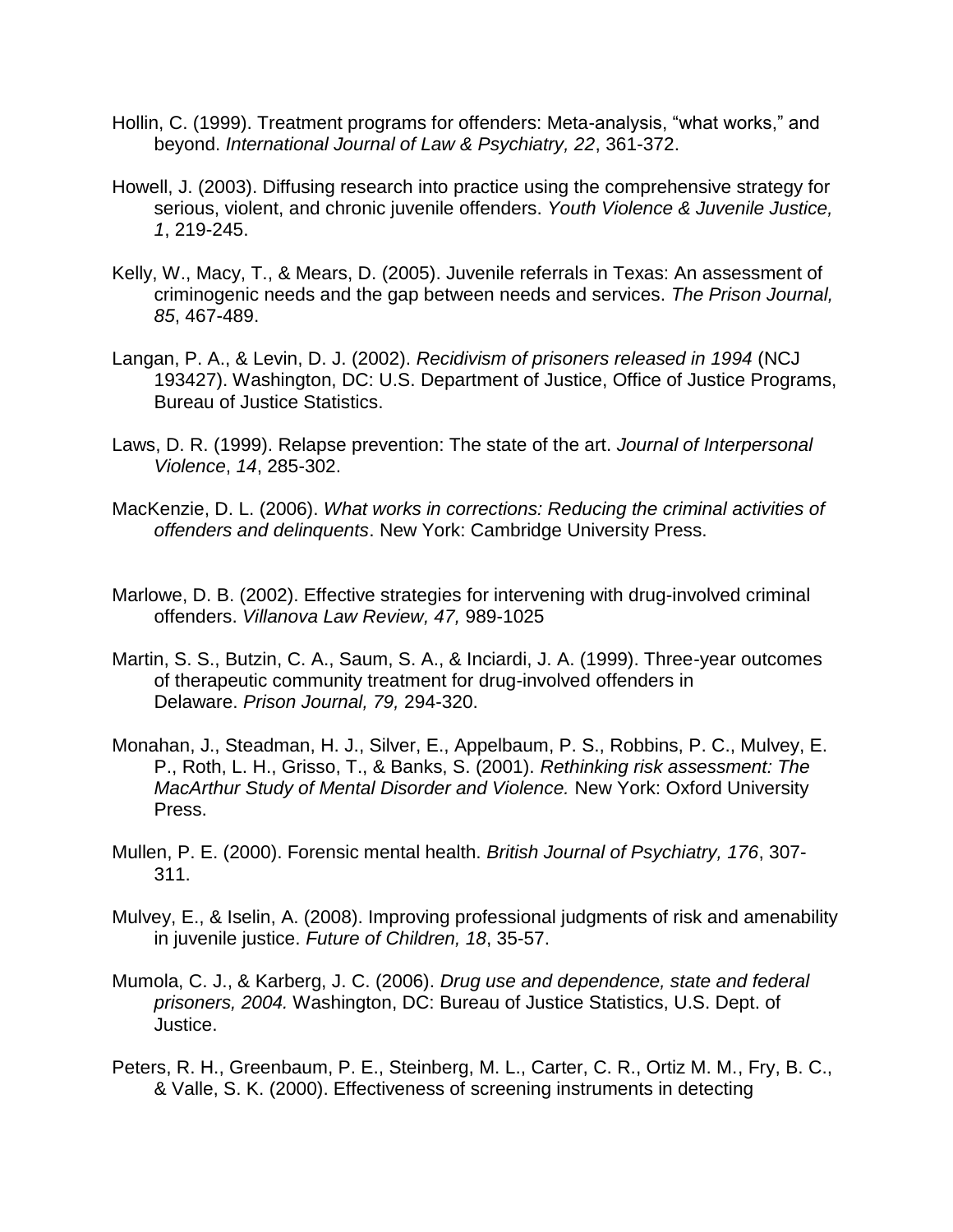substance use disorders among prisoners. *Journal of Substance Abuse Treatment, 18*, 349-358.

- Peyton, E. A., & Gossweiler, R. (2001). *Treatment services in adult drug courts: Report on the 1999 national drug court treatment survey, executive summary.* Washington, DC: U.S. Department of Justice, Bureau of Justice Statistics.
- Sabol, W. J., Couture, H., & Harrison, P. M. (2007). *Prisoners in 2006*. Washington, DC: U.S. Department of Justice, Bureau of Justice Statistics.
- Steadman, H. J., Mulvey, E. P., Monahan, J., Robbins, P. C., Appelbaum, P. S., Grisso, T., Roth, L. H., & Silver, E. (1998). Violence by people discharged from acute psychiatric inpatient facilities and by others in the same neighborhoods. *Archives of General Psychiatry, 55*, 393-401.
- Steadman, H. J., Osher, F. C., Robbins, P. C., Case, B., & Samuels, S. (2009). Prevalence of serious mental illness among jail inmates. *Psychiatric Services, 60,* 761-765.
- Swanson, J. W., Swartz, M. S., Wagner, R., Burns, B. J., Borum, R., & Hiday, V. (2000). Involuntary out-patient commitment and reduction of violent behaviour in persons with severe mental illness. *The British Journal of Psychiatry, 176,* 324-331.
- Taxman, F. S., & Marlowe, D. B. (2006). Risk, needs, responsivity: In action or inaction? *Crime and Delinquency, 52,*3-6.
- Van Voorhis, P., Wright, E. M., Salisbury, E., & Bouman, A. (2010). Women's risk factors and their contributions to existing risk/needs: The current status of a gender-responsive supplement. *Criminal Justice & Behavior, 37,*261-288.
- Vieira, T., Skilling, T., & Peterson-Badali, M. (2009). Matching court-ordered services with treatment needs: Predicting treatment success with young offenders. *Criminal Justice and Behavior, 36*, 385-401.
- Ward, T., & Maruna, S. (2007). *Rehabilitation: Beyond the risk paradigm*. New York: Routledge.
- Ward, T., Melser, J., & Yates, P. M. (2007). Reconstructing the risk-need-responsivity model: A theoretical elaboration and evaluation. *Aggression and Violent Behavior*, *12*, 208-228.
- Witt, P. H., & Conroy M. A. (2009). *Evaluation of sexually violent predators*. New York: Oxford University Press.